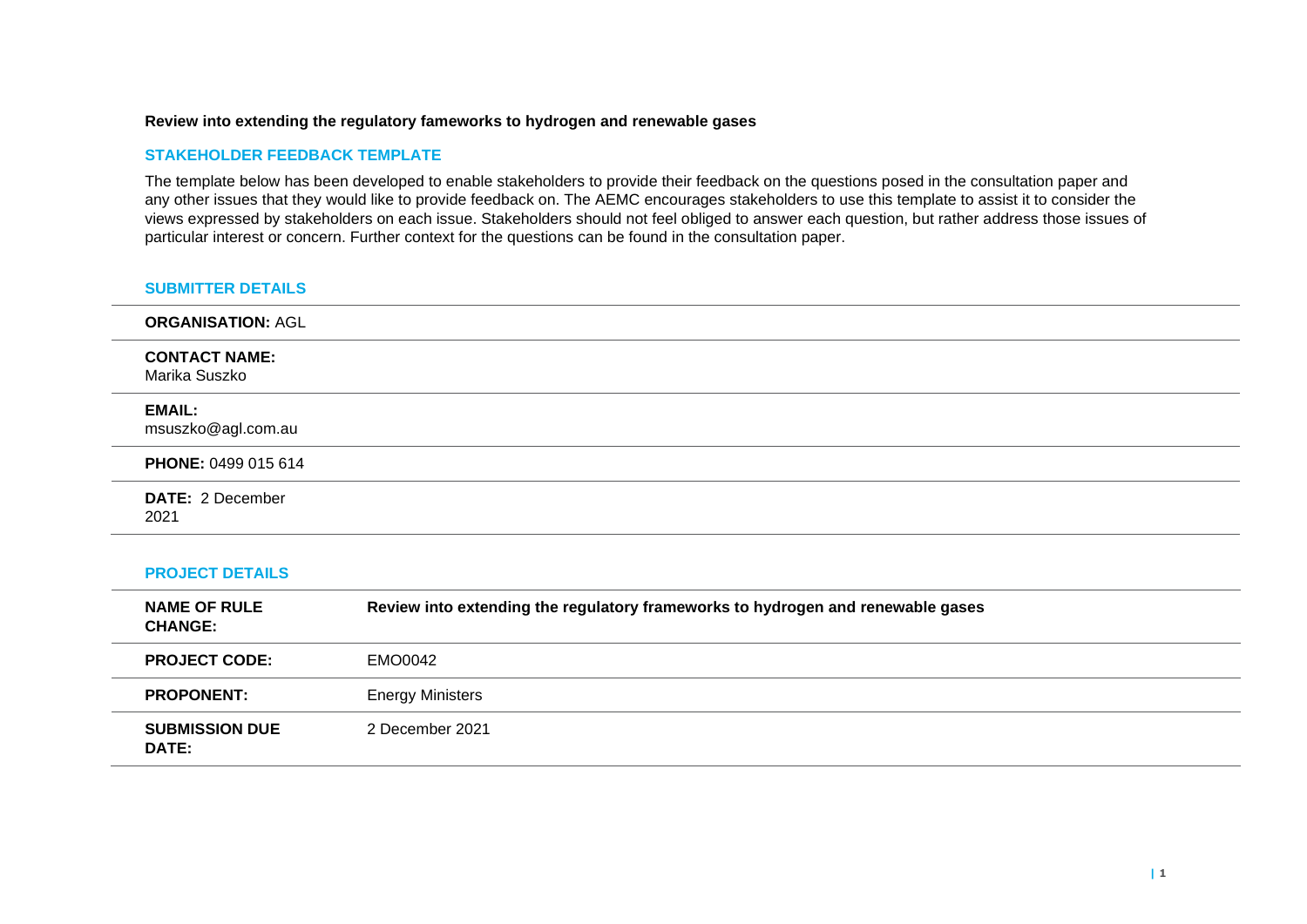# **QUESTION 1 – CHAPTER 1 – INTRODUCTION**

| 1. Do you agree with the Commission's preliminary<br>position on the scope of this review?                                    | The consultation refers to two categories of new products that it seeks to regulate—namely,<br>'natural gas equivalents' (NG Equivalents) and 'other gas products' (OG Products)—without<br>detailed discussion of the likely technical specification of these products. The designation of<br>hydrogen blends up to 10% as NG equivalents is not accurate, noting that hydrogen blends<br>quickly diverge from current gas specification even at low levels of concentrations (especially<br>regarding volume and heating value). AGL notes that NG Equivalents should be restricted by<br>their adherence to current physical and chemical limits of existing natural gas specification,<br>including heating values, density, Wobbe Index, etc. Liability for exceedance of these limits<br>should be considered under the new regulatory regime as there are likely to be downstream<br>impacts on users, including potential billing and safety issues.<br>AGL suggests any review of the regulatory framework is undertaken on the basis that any gas<br>that is different to the natural gas specification, particularly hydrogen, will have different<br>physical and chemical characteristics as they are not equivalents. |
|-------------------------------------------------------------------------------------------------------------------------------|-------------------------------------------------------------------------------------------------------------------------------------------------------------------------------------------------------------------------------------------------------------------------------------------------------------------------------------------------------------------------------------------------------------------------------------------------------------------------------------------------------------------------------------------------------------------------------------------------------------------------------------------------------------------------------------------------------------------------------------------------------------------------------------------------------------------------------------------------------------------------------------------------------------------------------------------------------------------------------------------------------------------------------------------------------------------------------------------------------------------------------------------------------------------------------------------------------------------------------------|
| 2. Are there additional areas in the NGR or NERR that<br>should be excluded or included in the current review?<br>If so, why? | The intention of the NGR and the AEMC's rule-making process is to deliver the Natural Gas<br>Objective, which only relates to natural gas and not constituent products or blended products.<br>AGL recognises this fundamental issue may make the economic regulation of products other<br>than natural gas very challenging for the AEMC, but we consider this should be addressed<br>clearly in any changes to the legislation and/or rules governing natural gas. Further policy<br>direction is required from jurisdictional officials to adequately address this disconnect and<br>ensure that the review reflects the differences in these gases and focuses on the protection of<br>consumers and end-users. AGL suggests that perhaps the development of new products may<br>be improved through a separate regulatory framework, rather than treating blended products<br>in the same way as natural gas.                                                                                                                                                                                                                                                                                                                  |

# **QUESTION 2 – CHAPTER 2** – ASSESSMENT FRAMEWORK

| 3. Do you agree with the Commission's proposed<br>assessment framework for this review?                              | AGL believes the immediate focus should be on assessing technical and economic barriers of<br>hydrogen injection into gas networks rather than changing the framework for natural gas when<br>regulatory sandboxing trials is an appropriate and available immediate solution. |
|----------------------------------------------------------------------------------------------------------------------|--------------------------------------------------------------------------------------------------------------------------------------------------------------------------------------------------------------------------------------------------------------------------------|
| 4. Are there any criteria the Commission should or<br>should not consider as a part of its assessment<br>framework?? | No comment.                                                                                                                                                                                                                                                                    |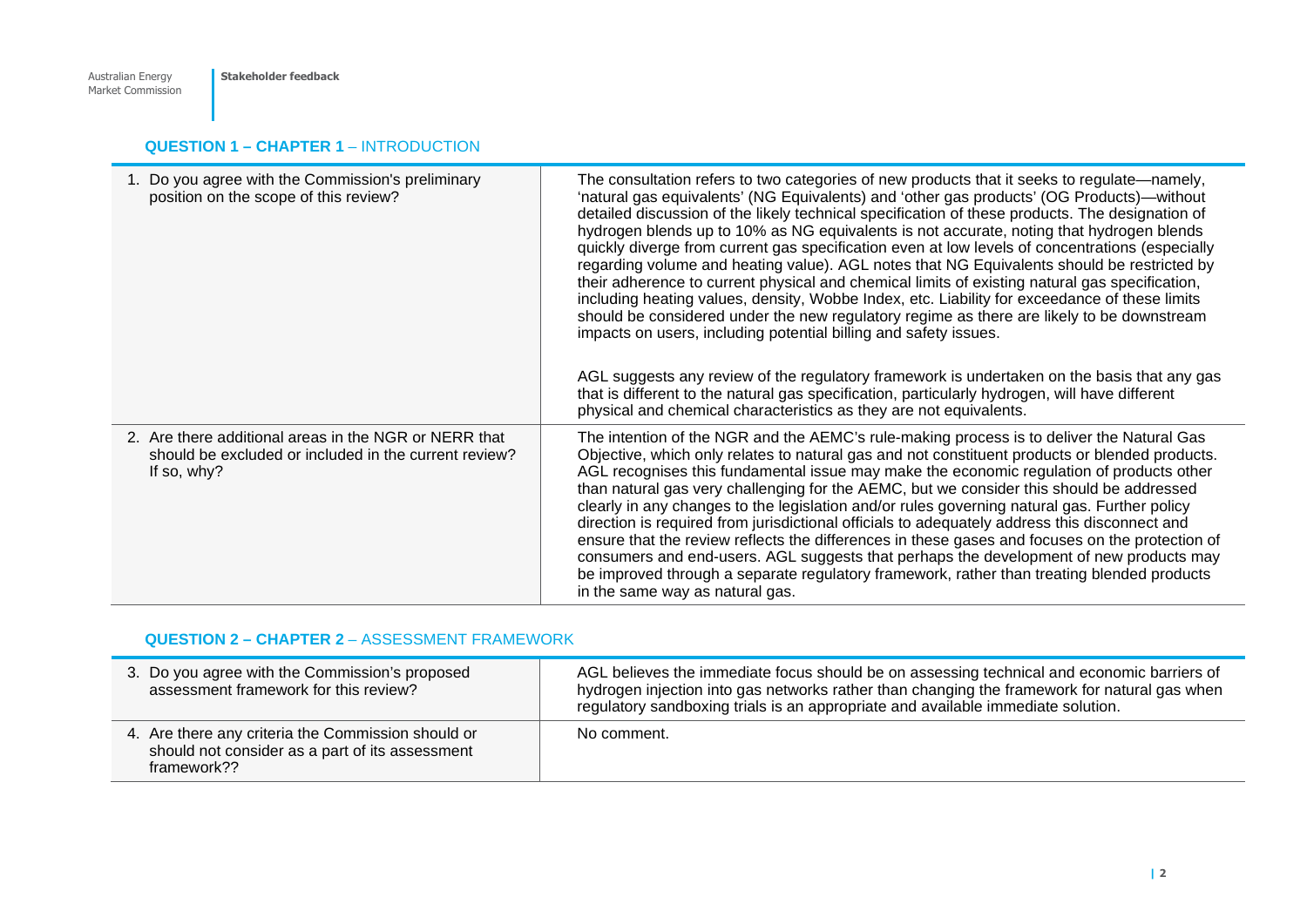#### **QUESTION 3 – CHAPTER 3** – SUPPLIER ACCESS TO PIPELINES

| 5. Do you think that any additional guidance is required<br>in the NGR to deal with connections by suppliers of<br>natural gas equivalents or constituent gases, or are<br>the new draft interconnection rules sufficient? If you<br>think additional guidance is required, please set out<br>what guidance you think is required.     | Today, Gas Reference Service Agreements (RSA's) place the onus for gas quality is on<br>the purchaser/shipper/retailer. Connections by suppliers of NGE's would reasonably<br>require this be removed from the RSA and the responsibility for any gas (including NGE)<br>be upon the party responsible; being either the producer or the party allowing the injection.                                   |
|----------------------------------------------------------------------------------------------------------------------------------------------------------------------------------------------------------------------------------------------------------------------------------------------------------------------------------------|----------------------------------------------------------------------------------------------------------------------------------------------------------------------------------------------------------------------------------------------------------------------------------------------------------------------------------------------------------------------------------------------------------|
| 6. Do you think service providers should be required to<br>publish information on where connections by<br>suppliers of natural gas equivalents or constituent<br>gases would be technically feasible, or should this<br>just be left to negotiations?                                                                                  | This information would help to enable the development of connections for NGE's and<br>constituent gases.                                                                                                                                                                                                                                                                                                 |
| 7. Do you think that any specific rules are required in the<br>NGR to deal with the risk that service providers may<br>favour their own natural gas equivalents or<br>constituent gas facilities by curtailing other facilities<br>ahead of their own, or do you think this should be<br>dealt with through ring-fencing arrangements? | At a minimum, there should be ringfencing arrangements employed when pipeline/network<br>entities are the ones providing the gas blend into the networks. Detailed consideration of how to<br>ensure that these providers do not have priority with scheduling merely because they are a<br>subsidiary or related body corporate to the pipeline in question is a key component of this<br>consultation. |

### **QUESTION 4 – CHAPTER 3** – RING-FENCING ARRANGEMENTS

| 8. Do you think the ring-fencing exemptions in the<br>NGR should be amended to accommodate trials by<br>service providers? Why?                                                    | No comment. |
|------------------------------------------------------------------------------------------------------------------------------------------------------------------------------------|-------------|
| 9. If so, do you think there should be any limit on the<br>volume service providers should be able to producer,<br>purchase or sell (e.g. up to the unaccounted for gas<br>level)? | No comment. |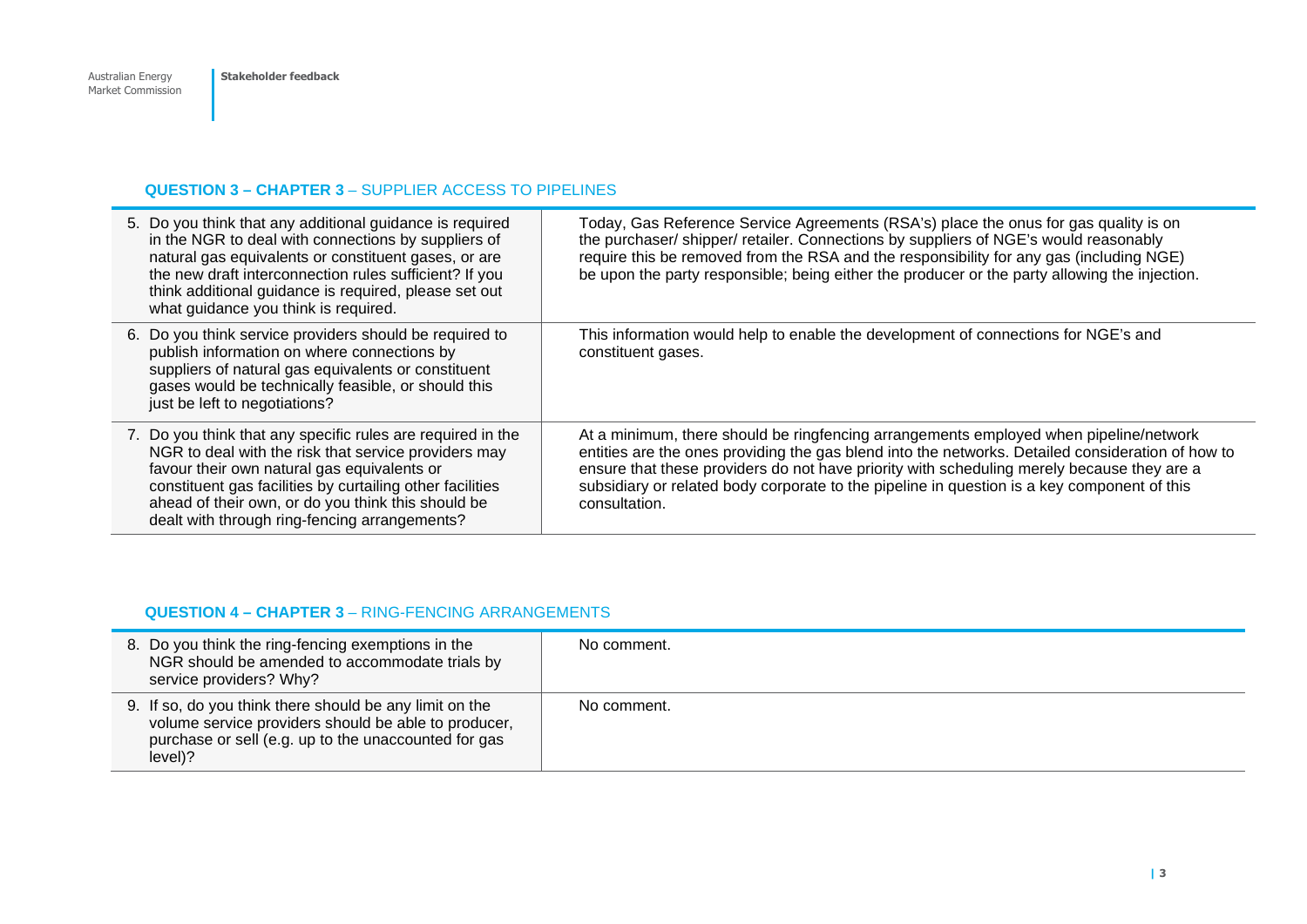| 10. Do you think any other changes need to be made to | Ring-fencing provisions are important and a vital part of ensuring adequate competition      |
|-------------------------------------------------------|----------------------------------------------------------------------------------------------|
| the ring-fencing provisions in the NGL or NGR to      | however due to the expedited nature of this review AGL has not had adequate time to          |
| accommodate natural gas equivalents or constituent    | consider specific changes that would need to be made. AGL suggests that this is discussed in |
| gases?                                                | a workshop forum or further explored by the AEMC.                                            |

### **QUESTION 5 – CHAPTER 3** – RULES FOR SCHEME PIPELINES

**Stakeholder feedback** 

Australian Energy Market Commission

| 11. Do you think Part 9 of the NGR should be amended<br>to provide the regulator with additional guidance on<br>how to assess service provider proposals to transition<br>to natural gas equivalents in those cases where a<br>jurisdiction does not mandate the transition? If so,<br>please explain what changes you think need to be<br>made and why. | No comment. |
|----------------------------------------------------------------------------------------------------------------------------------------------------------------------------------------------------------------------------------------------------------------------------------------------------------------------------------------------------------|-------------|
| 12. Do you think Part 9 of the NGR should be amended<br>to clarify how government grants or funding are to be<br>treated for regulatory purposes?                                                                                                                                                                                                        | No comment. |
| 13. Do you think any of the other rules that will apply to<br>scheme pipelines under the new regulatory<br>framework need to be amended to accommodate<br>pipelines hauling natural gas equivalents or<br>constituent gases?                                                                                                                             | No comment. |

### **QUESTION 6 – CHAPTER 3** – RULES FOR NON-SCHEME PIPELINES

|    | 14. Do you think the arbitration principles applying to<br>non-scheme pipelines should be amended to:                | No comment. |
|----|----------------------------------------------------------------------------------------------------------------------|-------------|
| a) | require the arbitrator to take into account any<br>regulatory obligation that a pipeline may be subject<br>to?       |             |
|    | b) provide the arbitrator with greater guidance on how to<br>assess proposals by a service provider to transition to |             |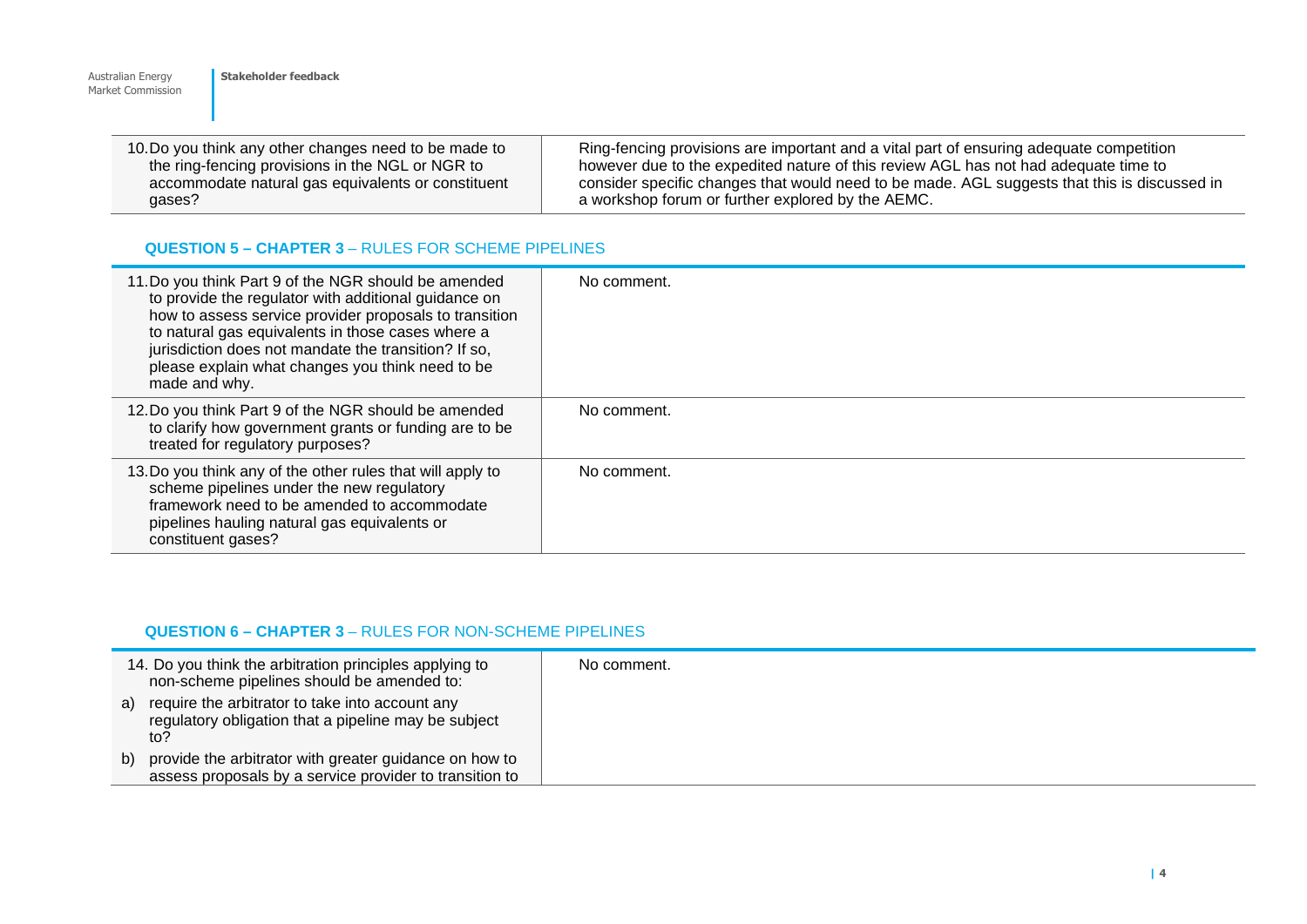| <b>Market Commission</b>                                                                                                                                                                                                         |             |
|----------------------------------------------------------------------------------------------------------------------------------------------------------------------------------------------------------------------------------|-------------|
| transporting a natural gas equivalent where the<br>transition is not mandated?<br>clarify how government grants are to be treated?<br>C)                                                                                         |             |
| 15. Do you think any of the other rules that will apply to<br>non-scheme pipelines under the new regulatory<br>framework need to be amended to accommodate<br>pipelines hauling natural gas equivalents or<br>constituent gases? | No comment. |

# **QUESTION 7 – CHAPTER 3 – PIPELINE GAS INFORMATION**

**Stakeholder feedback** 

Australian Energy

| 16. Do you think service providers should be required to<br>publish information on:                                                                                                          | For transparency and to assist retailers in managing their customers, providers should be required<br>to publish information on firm plans to conduct a trial or transition the pipeline. |
|----------------------------------------------------------------------------------------------------------------------------------------------------------------------------------------------|-------------------------------------------------------------------------------------------------------------------------------------------------------------------------------------------|
| a) the type of gas they are licensed to transport in their<br>user access guides and, in the case of scheme<br>pipelines, the access arrangement and access<br>arrangement information? Why? |                                                                                                                                                                                           |
| b) any firm plans to conduct either a trial or to transition<br>the pipeline (or part of the pipeline) to a natural gas<br>equivalent or other gas product? Why?                             |                                                                                                                                                                                           |
| 17. Do you think this information should also be reported<br>on the AEMC's Pipeline Register?                                                                                                | Yes.                                                                                                                                                                                      |

# **QUESTION 8 – CHAPTER 4** – EXTENSION OF THE TRANSPARENCY MECHANISMS TO NATURAL GAS EQUIVALENTS

| 18. Except for blending facilities are there any other<br>facilities or activities involved in the supply or use of<br>natural gas equivalents that are not already captured<br>by: | No comment. |
|-------------------------------------------------------------------------------------------------------------------------------------------------------------------------------------|-------------|
| c) the BB facilities listed in rule 141 of Part 18 of the<br>NGR?                                                                                                                   |             |
| d) the DWGM registration categories in rule 135A of<br>Part 15A of the NGR?                                                                                                         |             |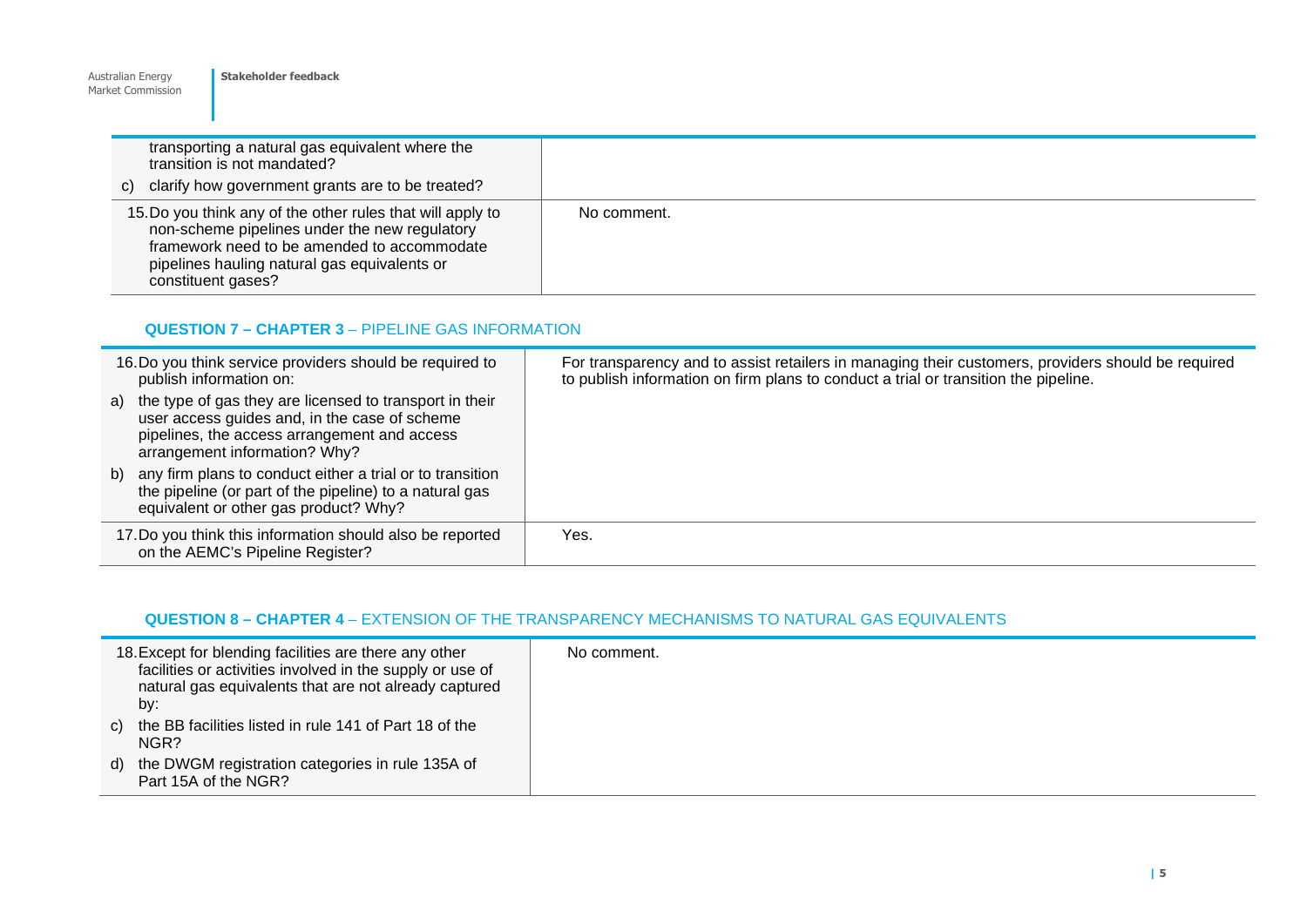|    | 19. If the information to be reported by facilities involved<br>in the production, transportation, storage,<br>compression and or use of natural gas equivalents is<br>to be based on the information reported by their<br>natural gas counterparts, are any<br>amendments required to reflect differences in the<br>physical characteristics of these facilities compared<br>to natural gas facilities for: | AGL considers that because of the significant volume difference and impact on other participants,<br>smaller quantities of blend should be reportable. Especially considering retailers who provide gas<br>to customers but have little control over what is actually delivered need clarity on the products<br>and the composition of the produce being provided. |
|----|--------------------------------------------------------------------------------------------------------------------------------------------------------------------------------------------------------------------------------------------------------------------------------------------------------------------------------------------------------------------------------------------------------------|--------------------------------------------------------------------------------------------------------------------------------------------------------------------------------------------------------------------------------------------------------------------------------------------------------------------------------------------------------------------|
| a) | the Bulletin Board reporting obligations in Part 18 of<br>the NGR?                                                                                                                                                                                                                                                                                                                                           |                                                                                                                                                                                                                                                                                                                                                                    |
| b) | the GSOO content in rule 135KB of Part 15D of the<br>NGR?                                                                                                                                                                                                                                                                                                                                                    |                                                                                                                                                                                                                                                                                                                                                                    |
| C) | rules 323-324 in Part 19 of the NGR?                                                                                                                                                                                                                                                                                                                                                                         |                                                                                                                                                                                                                                                                                                                                                                    |
| d) | the compression and storage reporting obligations in<br>Part 18A of the NGR?                                                                                                                                                                                                                                                                                                                                 |                                                                                                                                                                                                                                                                                                                                                                    |
| e) | the price information to be published by the AER in<br>proposed rule 140B in Part 17 of the NGR?                                                                                                                                                                                                                                                                                                             |                                                                                                                                                                                                                                                                                                                                                                    |
|    | 20. Should blending facilities be treated as production<br>facilities for the purposes of the Bulletin Board,<br>GSOO and VGPR, or should specific reporting<br>obligations be developed for these facilities? Why? If<br>you think specific reporting obligations are required,<br>what should these be?                                                                                                    | No comment.                                                                                                                                                                                                                                                                                                                                                        |
|    | 21. Are there any other gaps in the NGR that have not<br>been identified that would need to be addressed if the<br>five transparency mechanisms were to be extended<br>to natural gas equivalents? Why? If you think there<br>are other issues, what are they and what<br>amendments are needed?                                                                                                             | No comment.                                                                                                                                                                                                                                                                                                                                                        |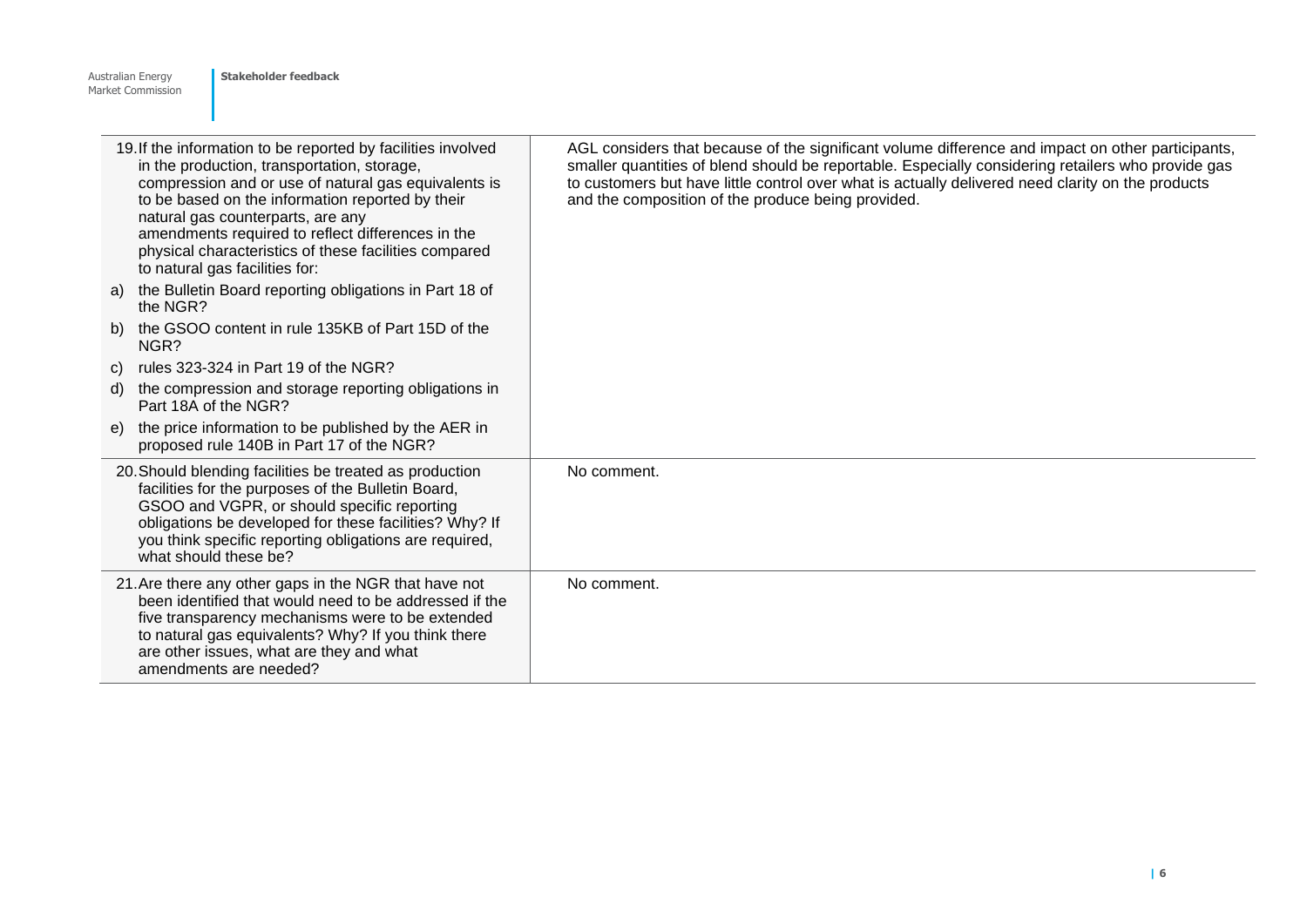#### **QUESTION 9 - CHAPTER 4** – EXTENSION OF THE TRANSPARENCY MECHANISMS TO CONSTITUENT GASES

| 22. Do you think the following transparency<br>mechanisms should be extended to the facilities<br>and activities involved in the supply of constituent<br>gases as part of the initial rules package or should the<br>application of one or more be deferred until a<br>later process? Why?                         | Yes.                                                                                                                                                                |
|---------------------------------------------------------------------------------------------------------------------------------------------------------------------------------------------------------------------------------------------------------------------------------------------------------------------|---------------------------------------------------------------------------------------------------------------------------------------------------------------------|
| The Bulletin Board<br>A)                                                                                                                                                                                                                                                                                            |                                                                                                                                                                     |
| The GSOO<br>B)                                                                                                                                                                                                                                                                                                      |                                                                                                                                                                     |
| The VGPR<br>C)                                                                                                                                                                                                                                                                                                      |                                                                                                                                                                     |
| The compression and storage terms and prices<br>D)                                                                                                                                                                                                                                                                  |                                                                                                                                                                     |
| E) The AER's gas reporting functions.                                                                                                                                                                                                                                                                               |                                                                                                                                                                     |
| 23. If you think the transparency mechanisms should be<br>extended as part of the initial rules package:                                                                                                                                                                                                            | Yes they should be extended as part of the initial rules package if they meet the requisite<br>thresholds and are not subject to regulatory sandboxing arrangement. |
| a) What facilities do you think need to be captured?                                                                                                                                                                                                                                                                |                                                                                                                                                                     |
| Do you think the facilities and activities involved in the<br>b)<br>supply of constituent gases should be subject to<br>equivalent reporting obligations as their natural gas<br>counterparts, or are some modifications required to<br>reflect differences in the physical characteristics of these<br>facilities? |                                                                                                                                                                     |
| 24. Are there any other gaps in the NGR that have not been<br>identified that would need to be addressed if the<br>transparency mechanisms were to be extended<br>to constituent gases? Why? If you think there are other<br>issues, what are they and what amendments are<br>needed?                               | No comment.                                                                                                                                                         |

### **QUESTION 10 - CHAPTER 5** – TRADING NATURAL GAS EQUIVALENTS IN THE FACILITATED GAS MARKETS

| 25. Do you think natural gas equivalents should be traded<br>through the facilitated markets, or outside of the<br>facilitated markets? | If the natural gas equivalent will be eventually sold to end users then they should be traded<br>through the facilitated markets like natural gas. |
|-----------------------------------------------------------------------------------------------------------------------------------------|----------------------------------------------------------------------------------------------------------------------------------------------------|
|-----------------------------------------------------------------------------------------------------------------------------------------|----------------------------------------------------------------------------------------------------------------------------------------------------|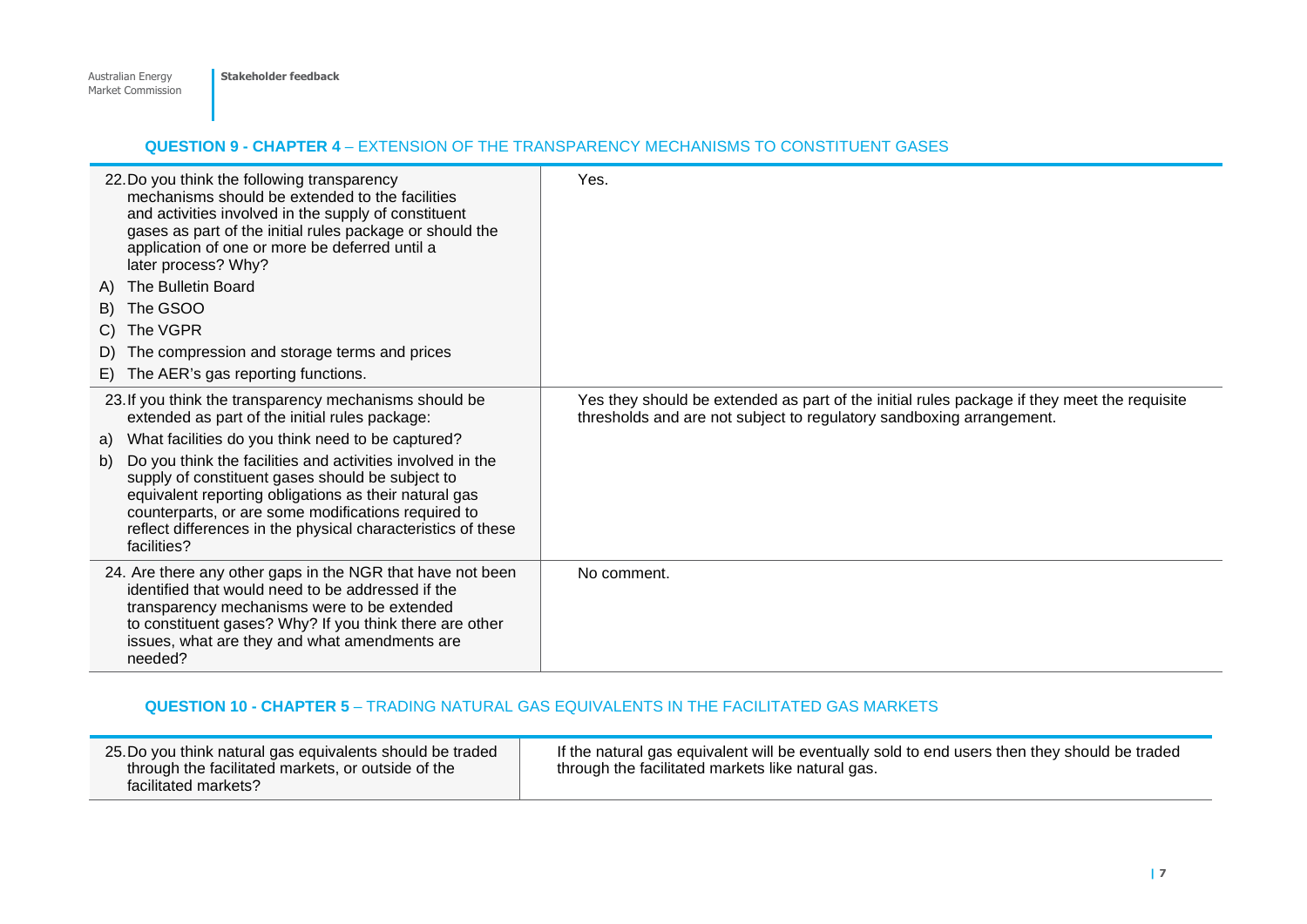| Australian Energy<br>Market Commission | Stakeholder feedback                                                                                                                                                               |             |  |
|----------------------------------------|------------------------------------------------------------------------------------------------------------------------------------------------------------------------------------|-------------|--|
|                                        | 26. What do you consider are the implications<br>of these two options, in terms of required regulatory<br>changes, costs of implementation and<br>potential market inefficiencies? | No comment. |  |

### **QUESTION 11- CHAPTER 5** – FACILITATED MARKETS REGISTRATION CATEGORIES

| 27. If natural gas equivalents are to be integrated into<br>the facilitated markets, are new registration<br>categories required to accommodate facilities and<br>participants involved in the creation of these<br>products, including through the injection of blends<br>into the distribution system? | Yes, a new registration category with the requisite obligations commensurate to a highly<br>flammable gas blend should be introduced. While accommodating new products within the<br>existing gas specification is a sensible starting point from which to approach a regulatory<br>framework for new gas products, much more caution should be exercised when<br>describing new gas products as NG Equivalents, even where those new gas products<br>contain constituent products at low concentrations. Natural gas equivalents are not natural<br>gas, and this is especially true of hydrogen. The impact of these differences is likely to be<br>material at scale, especially when considering the ambitious hydrogen targets currently being<br>considered in Australia. Separate regulatory categories should be established to differential<br>between the two gases/gas mixes. |
|----------------------------------------------------------------------------------------------------------------------------------------------------------------------------------------------------------------------------------------------------------------------------------------------------------|------------------------------------------------------------------------------------------------------------------------------------------------------------------------------------------------------------------------------------------------------------------------------------------------------------------------------------------------------------------------------------------------------------------------------------------------------------------------------------------------------------------------------------------------------------------------------------------------------------------------------------------------------------------------------------------------------------------------------------------------------------------------------------------------------------------------------------------------------------------------------------------|
| 28. If flows associated with distribution-connected<br>blending facilities are not scheduled in facilitated<br>markets, are new registration categories required for<br>blending facilities and associated participants or can<br>they be exempted from registration?                                    | They will need to be scheduled in come capacity to enable adequate settlement.                                                                                                                                                                                                                                                                                                                                                                                                                                                                                                                                                                                                                                                                                                                                                                                                           |

# **QUESTION 12- CHAPTER 5** – UNACCOUNTED FOR GAS IN THE FACILITATED MAKRETS

| 29. Do you think initial trials involving the injection of<br>natural gas equivalents into the distribution<br>system should be accommodated by amending<br>jurisdictional arrangements for UAFG? | Any amendment of the UAFG arrangements needs to be considered on a state-wide and/or<br>pipeline basis for customer invoicing purposes.                                                                                         |
|---------------------------------------------------------------------------------------------------------------------------------------------------------------------------------------------------|---------------------------------------------------------------------------------------------------------------------------------------------------------------------------------------------------------------------------------|
| 30.f so, how will this impact the operation of the<br>matched allocation mechanism (as used<br>by the distributor in the Sydney STTM hub)?                                                        | Not only will it affect the matched allocation, but also the issue of line pack in the NSW trunk<br>main as this will lead to additional issues as this gas is not factored into the market delivery /<br>withdrawal processes. |
| 31. What changes would be required to UAFG<br>arrangements in the DWGM?                                                                                                                           | No comment.                                                                                                                                                                                                                     |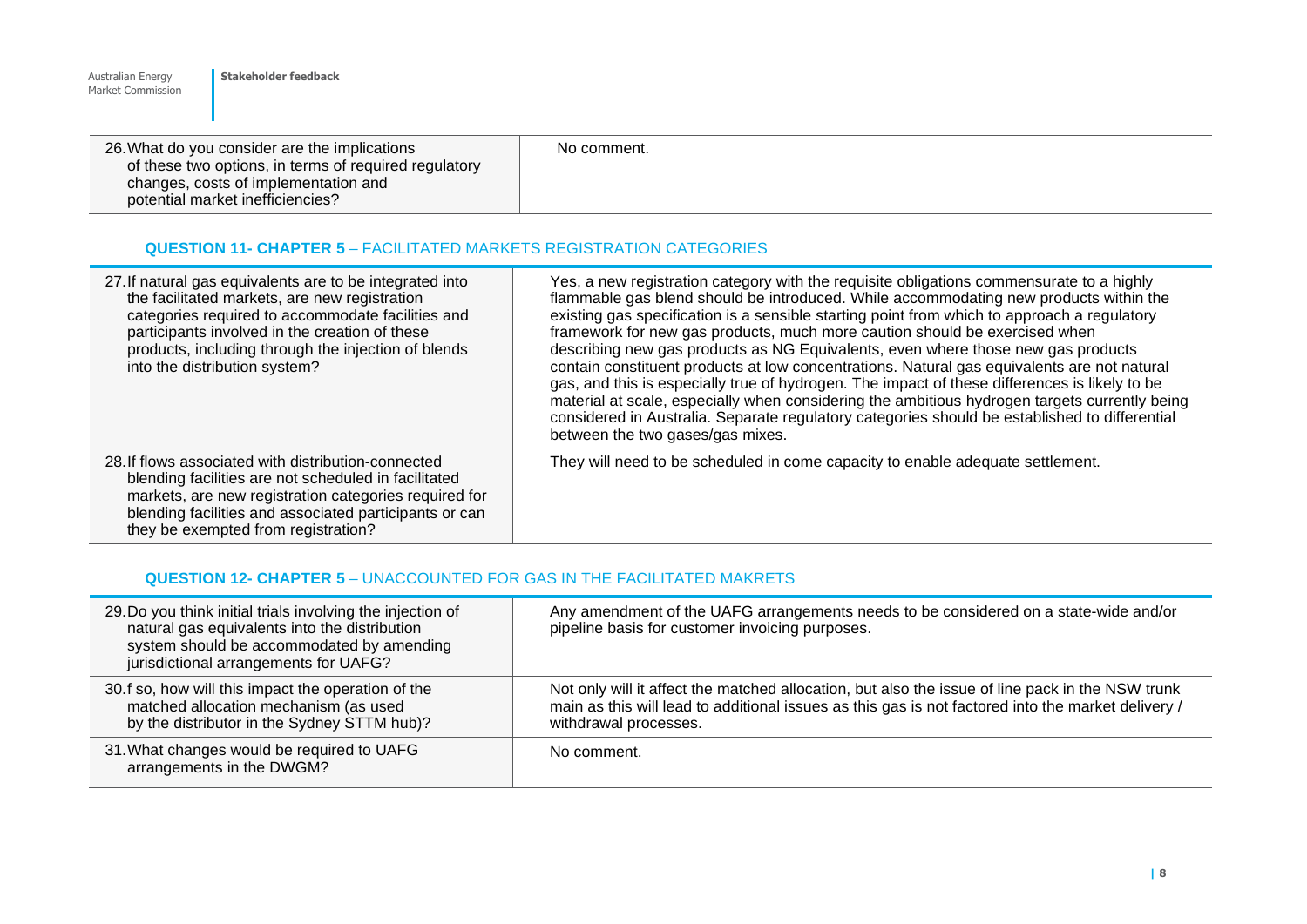# **QUESTION 13 - CHAPTER 5** – SETTLEMENT ISSUES IN THE FACILITATED MARKETS

| 32. If distribution connected blending facilities are not<br>integrated into the facilitated markets, what<br>settlement issues may arise?                                                         | There are a range of issues that could arise from this including issues with customer billing,<br>problems with retail allocation and the UAFG calculation for wholesale settlement. |
|----------------------------------------------------------------------------------------------------------------------------------------------------------------------------------------------------|--------------------------------------------------------------------------------------------------------------------------------------------------------------------------------------|
| 33. If distribution injections and corresponding end use<br>consumption need to be excluded from<br>settlement, how should excluded consumption be<br>treated? What factors might affect this?     | The exclusion of injections from settlement is a complicated consideration and needs to be<br>explore further in detail.                                                             |
| 34. If distribution connected blending facilities are<br>integrated into the facilitated markets, are settlement<br>issues in the STTM likely to be relatively<br>straightforward to resolve? Why? | An option to consider would be the alignment of the settlement processes in the STTM to a<br>uniform process.                                                                        |
| 35. How should facilities exempted from registration, or<br>that fall below a materiality threshold, be treated<br>under settlement arrangements in the facilitated<br>markets?                    | No comment.                                                                                                                                                                          |

# **QUESTION 14 - CHAPTER 5** – METERING AND HEATING VALUES IN THE FACILITATED MARKETS

| 36. Does the NGR restrict distributors'<br>ability to calculate heating values in different parts<br>of the distribution system to accommodate the<br>different uses of natural gas equivalent gases in the<br>facilitated markets? | No comment. |
|-------------------------------------------------------------------------------------------------------------------------------------------------------------------------------------------------------------------------------------|-------------|
| 37. Are amendments required to the NGR to facilitate the<br>determination of more granular heating values and<br>any other matters relating to the metering<br>provisions for the DWGM?                                             | Yes.        |

# **QUESTION 15 - CHAPTER 5** – GAS SPECIFICATION IN THE FACILIATED MARKETS

| 38. In relation to the STTM, do you think Part 20 of the | Yes Part 20 of the Rules should be amended but the gas standard should not be a fluid           |
|----------------------------------------------------------|-------------------------------------------------------------------------------------------------|
| rules should be amended to clarify that AS $4564 -$      | standard. There needs to be a firm standard applied to all parties to ensure that customers are |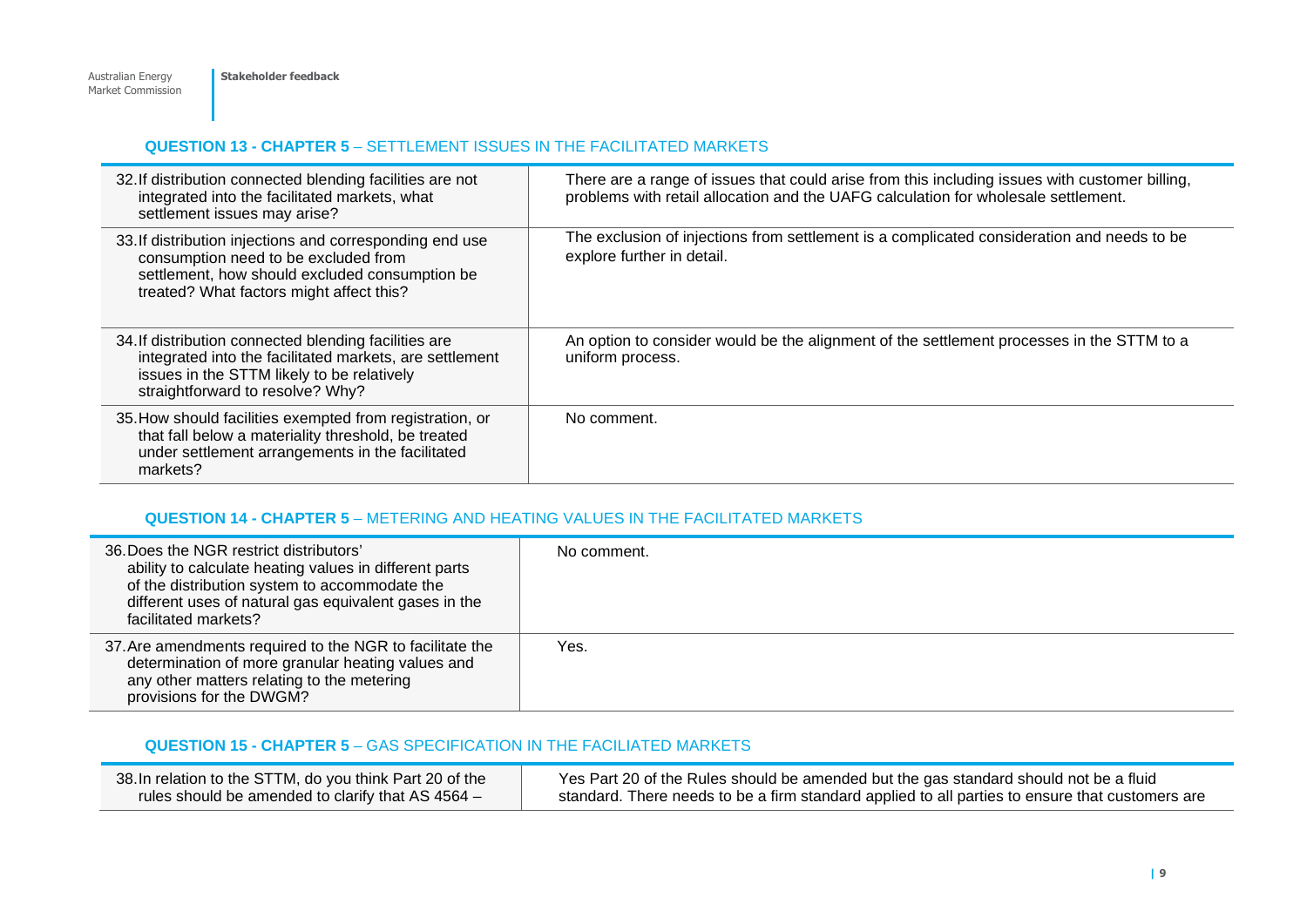| Market Commission                                                                                                                                                                                                          |                                                                                                                                                                                                                                                                                                            |
|----------------------------------------------------------------------------------------------------------------------------------------------------------------------------------------------------------------------------|------------------------------------------------------------------------------------------------------------------------------------------------------------------------------------------------------------------------------------------------------------------------------------------------------------|
| 2005 can be augmented or replaced to<br>accommodate blending in certain parts of STTM<br>distribution systems? Are any other changes<br>required, including to accommodate impacts on<br>connected transmission pipelines? | supplied with a known specification of gas. This is especially important for commercial and<br>industrial users. There should be no amendments that seek to dilute the importance of a full<br>technical assessment of the gas standard to ensure safety and customer requirements are not<br>put at risk. |
| 39. In relation to the DWGM, do you think Part 19 of the<br>rules should be amended to give AEMO (or another<br>party) the ability to directly determine the gas<br>specification on distribution systems?                 | Yes, and as noted above the specification should be applied uniformly to ensure customer<br>safety.                                                                                                                                                                                                        |

#### **QUESTION 16 - CHAPTER 5** – BLENDING CONSTRAINTS IN THE FACILITATED MARKETS

Australian Energy

**Stakeholder feedback** 

| 40. Who should be responsible for the creation of<br>natural gas equivalent blends and ensuring that<br>these remain consistent with a revised gas<br>specification?                | AEMO.       |
|-------------------------------------------------------------------------------------------------------------------------------------------------------------------------------------|-------------|
| 41. In the DWGM, should AEMO be<br>given operational control over the distribution<br>system to manage blending constraints? If so, what<br>changes to the rules would be required? | No comment. |

# **QUESTION 17 - CHAPTER 5** – OTHER IDENTIFIED ISSUES IN THE FACILITATED GAS MARKETS

| 42. Do the identified issues in the NGR and changes<br>required cover all necessary changes to facilitate the<br>trade of natural gas equivalents in the DWGM and<br>STTM? | There has been inadequate time provided to determine this however additional clarification<br>around how capacity would be allocated to participants and also how hydrogen or renewable<br>gases facilities would be treated in the operational and market schedules, including impacts on<br>prices is required. Specifically, the DWGM will require further consideration on the capacity<br>credits mechanism coming into effect in 2023. |
|----------------------------------------------------------------------------------------------------------------------------------------------------------------------------|----------------------------------------------------------------------------------------------------------------------------------------------------------------------------------------------------------------------------------------------------------------------------------------------------------------------------------------------------------------------------------------------------------------------------------------------|
| 43. Are there any other issues the Commission should be<br>aware of?                                                                                                       | The reality of hydrogen injection at the moment being quite uneconomic for participants. The<br>infancy of hydrogen blend trials and the lack publicly available information on the outcomes of<br>those trials make it hugely difficult to adequately assess all of the potential regulatory risks from<br>the proposed changes.                                                                                                            |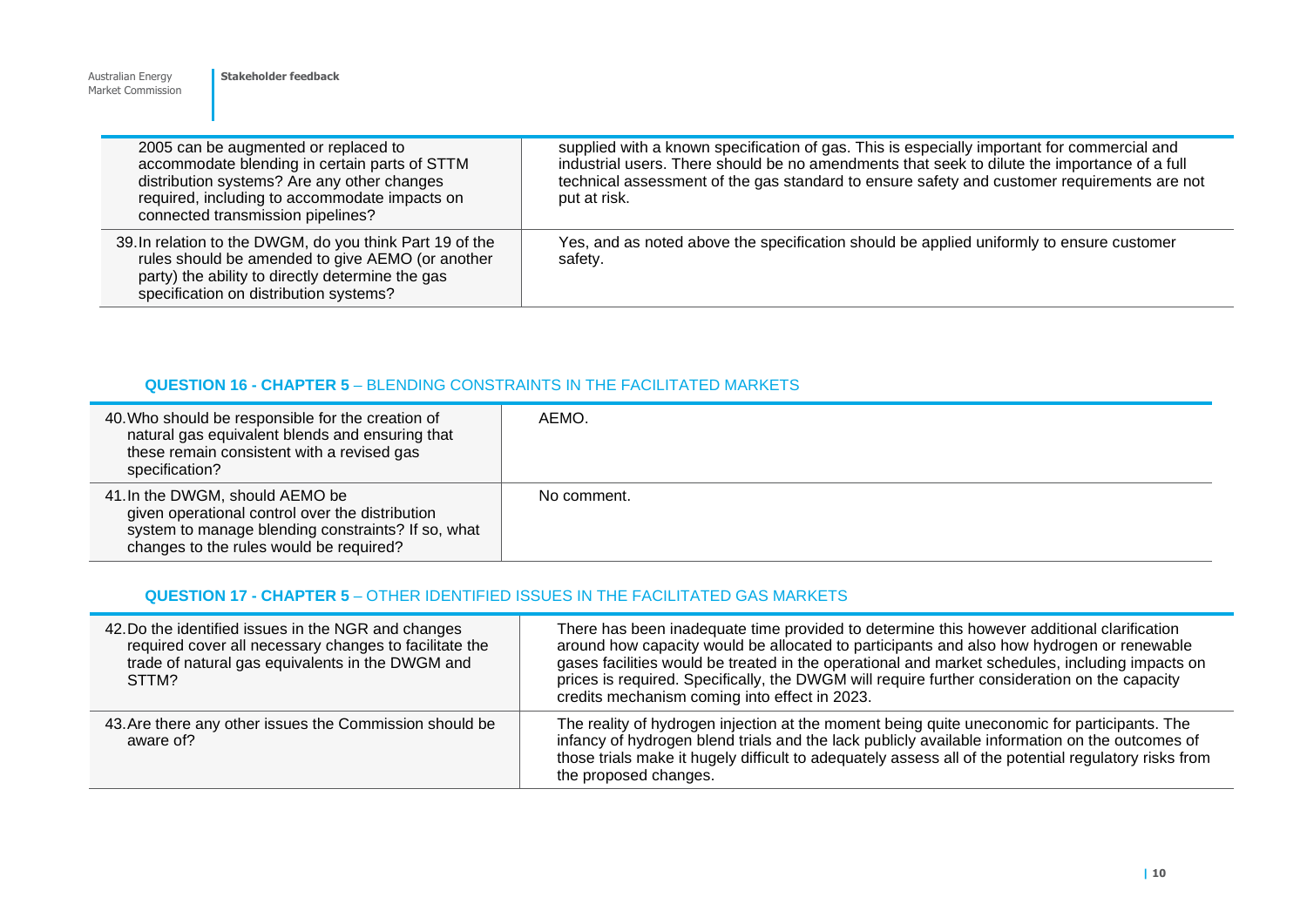| Australian Energy<br>Market Commission                                                                                                                                                        | Stakeholder feedback |                                                                                                                                                                                                   |
|-----------------------------------------------------------------------------------------------------------------------------------------------------------------------------------------------|----------------------|---------------------------------------------------------------------------------------------------------------------------------------------------------------------------------------------------|
| 44. Are all of these changes required now for natural gas<br>equivalents? Could some of these changes be made<br>at a later date, or when other gas products are taken<br>into consideration? |                      | AGL suggests the use of regulatory sandboxing while a more comprehensive review of what is<br>required is undertaken. This rushed approach is not suitable for such changes to the gas<br>market. |
| 45. Are there any transitional issues?                                                                                                                                                        |                      | No comment.                                                                                                                                                                                       |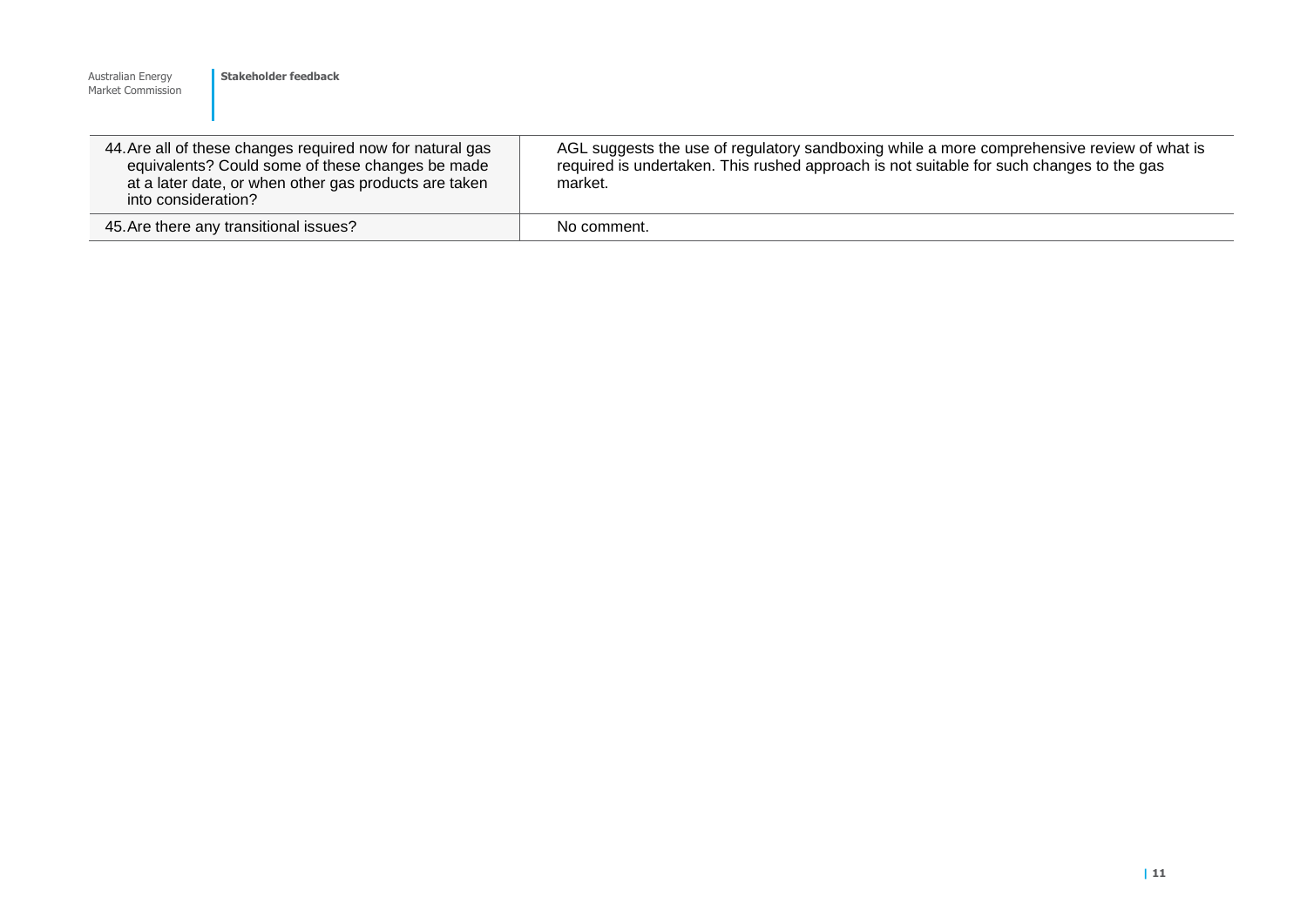# **QUESTION 18 – CHAPTER 6** – INITIAL IDENTIFIED ISSUES IN THE REGULATED RETAIL MARKETS

| 46. Are changes to the retail market registration<br>provisions required to accommodate natural gas<br>equivalents?               | No comment. |
|-----------------------------------------------------------------------------------------------------------------------------------|-------------|
| 47. Are there any other changes required to the retail<br>market provisions in the NGR to accommodate<br>natural gas equivalents? | No comment. |

# **QUESTION 19 – CHAPTER 6** – OTHER POTENTIAL ISSUES IN THE REGULATED RETAIL MARKETS

| 48. Are there any issues the AEMC should consider in<br>relation to the recovery of the cost of the renewable<br>component of the natural gas equivalent from retail<br>customers, for a natural gas equivalent?                                                                                                                                                         | Poor energy calculation is likely to lead to high increased customer complaints and billing issues<br>which will be difficult to resolve                             |
|--------------------------------------------------------------------------------------------------------------------------------------------------------------------------------------------------------------------------------------------------------------------------------------------------------------------------------------------------------------------------|----------------------------------------------------------------------------------------------------------------------------------------------------------------------|
| 49. Are there any issues the AEMC should consider in<br>relation to retail competition and consumer choice as<br>a consequence of the introduction of natural gas<br>equivalents?                                                                                                                                                                                        | There needs to be a consistent framework to apply to all market participants to enable competition.                                                                  |
| 50. How are these issues impacted by jurisdictional<br>policies in relation to mandated renewable gas targets<br>or mandated green value in a gas stream? Are any<br>changes to the NGR and NERR needed, either now<br>or in the near future, to address any concerns about<br>competition, consumer choice and cost pass through<br>of renewables in the retail market. | Jurisdictional policies for mandated renewable gas targets are difficult to manage when pipelines<br>cross state borders and gas molecules are unable to be tracked. |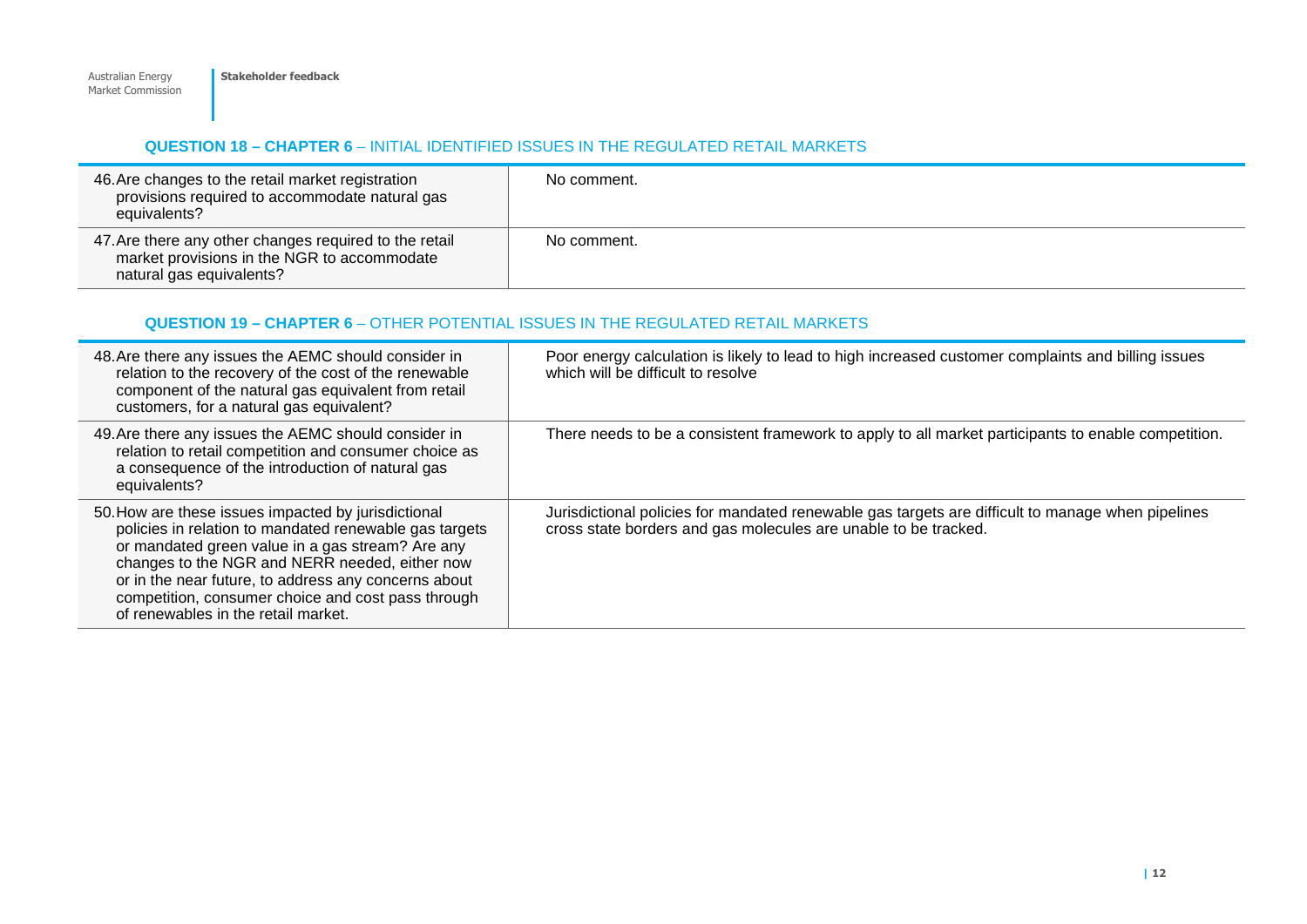# **QUESTION 20 - CHAPTER 7** – CONSUMER PROTECTION FRAMEWORK

| a) | 51. Do you consider that changes are required to the consumer<br>protection framework to reflect the physical properties of<br>natural gas equivalents compared to natural<br>gas? Specifically:<br>Should retailers be required to notify existing customers prior<br>to the transition from the supply of natural gas to a natural gas<br>equivalent that the customer is now being supplied with the<br>natural gas equivalent and the changes the customer may see<br>in relation to the quantity of gas metered at their premises<br>following the transition? |              | Yes, there should be changes made to consumer protection framework to reflect the<br>changes to natural gas as it is no longer a natural gas blend. Natural gas as currently<br>produced, transported, and used by consumers, is a relatively homogenous product that is<br>bound by strict technical specifications <sup>1</sup> . While natural gas varies in its composition, the<br>fundamental properties of natural gas for use in Australia are well-<br>established, closely monitored, and maintained to a very tight specification to prevent risks<br>to public safety by the supply of off-specification gas, and further risks to public safety<br>associated with curtailment of the injection, subsequent system disruption, and re-lights in<br>gas consumer premises. In the absence of any adjustments, hydrogen blends will provide<br>less energy for consumers at the same volume, leading to an increase in costs for |
|----|---------------------------------------------------------------------------------------------------------------------------------------------------------------------------------------------------------------------------------------------------------------------------------------------------------------------------------------------------------------------------------------------------------------------------------------------------------------------------------------------------------------------------------------------------------------------|--------------|---------------------------------------------------------------------------------------------------------------------------------------------------------------------------------------------------------------------------------------------------------------------------------------------------------------------------------------------------------------------------------------------------------------------------------------------------------------------------------------------------------------------------------------------------------------------------------------------------------------------------------------------------------------------------------------------------------------------------------------------------------------------------------------------------------------------------------------------------------------------------------------------------------------------------------------------|
| b) | Should the model terms and conditions for standard retail<br>contracts and the minimum requirements for market retail<br>contracts be amended to make clear if the supply of gas under<br>that contract is a supply of natural gas or a natural gas                                                                                                                                                                                                                                                                                                                 | a)<br>b)     | participants that purchase gas on a volumetric basis (i.e., most customers).<br>Any changes for existing customers should be communicated through gas distributors as<br>they will be the ones with the metering data relating to the blends.<br>Yes contracts should reflect whatever product is being provided to customers although                                                                                                                                                                                                                                                                                                                                                                                                                                                                                                                                                                                                      |
| C) | equivalent?<br>Should retailers who receive requests for historical billing data<br>from a customer be required to state in the billing information<br>provided if there was a transition from natural gas to a natural<br>gas equivalent during the billing history period for which<br>information is requested, and the date at which the transition<br>occurred?                                                                                                                                                                                                | C)           | there should be a time period under which changes can be made.<br>This needs to be explored further as it will depend on the behaviour of the blending<br>station. E.g. If blending facilities are on day 1 and off day 2, then the impact changes day<br>to day as opposed to a blended product that flows every day. The appropriate calculation<br>of heating values across the supply chain should assist with understanding this issue and<br>the gas meteorology framework should flag when the natural gas equivalent blends are in<br>the system.                                                                                                                                                                                                                                                                                                                                                                                   |
| d) | If the natural gas equivalent to be supplied has a different<br>heating value from natural gas, should there be a requirement<br>for retailers to issue a bill based on an actual meter read for                                                                                                                                                                                                                                                                                                                                                                    | $\mathsf{d}$ | Again, the appropriate allocation and calculation of heating values should manage this<br>issue. However, one area that will need additional consideration is for Tariff D where the<br>heating value is calculated hourly in some areas or daily in others.                                                                                                                                                                                                                                                                                                                                                                                                                                                                                                                                                                                                                                                                                |
|    | customers with accumulation (non-interval) meters before<br>supply is transitioned to a natural gas equivalent?                                                                                                                                                                                                                                                                                                                                                                                                                                                     |              | The change to customers' energy mix must be highlighted and explained to them as there<br>will inevitably be a change in their usage which will vary depending on how close they are<br>to the blending facilities.                                                                                                                                                                                                                                                                                                                                                                                                                                                                                                                                                                                                                                                                                                                         |
|    | 52. Are there any other gaps in the consumer protection<br>framework that arise because of the difference in the physical<br>properties of natural gas and natural gas equivalents?                                                                                                                                                                                                                                                                                                                                                                                 |              | No comment.                                                                                                                                                                                                                                                                                                                                                                                                                                                                                                                                                                                                                                                                                                                                                                                                                                                                                                                                 |
|    | 53. Do you consider that customers should be informed if price<br>variations occur because of the transition to natural gas<br>equivalents?                                                                                                                                                                                                                                                                                                                                                                                                                         |              | Yes.                                                                                                                                                                                                                                                                                                                                                                                                                                                                                                                                                                                                                                                                                                                                                                                                                                                                                                                                        |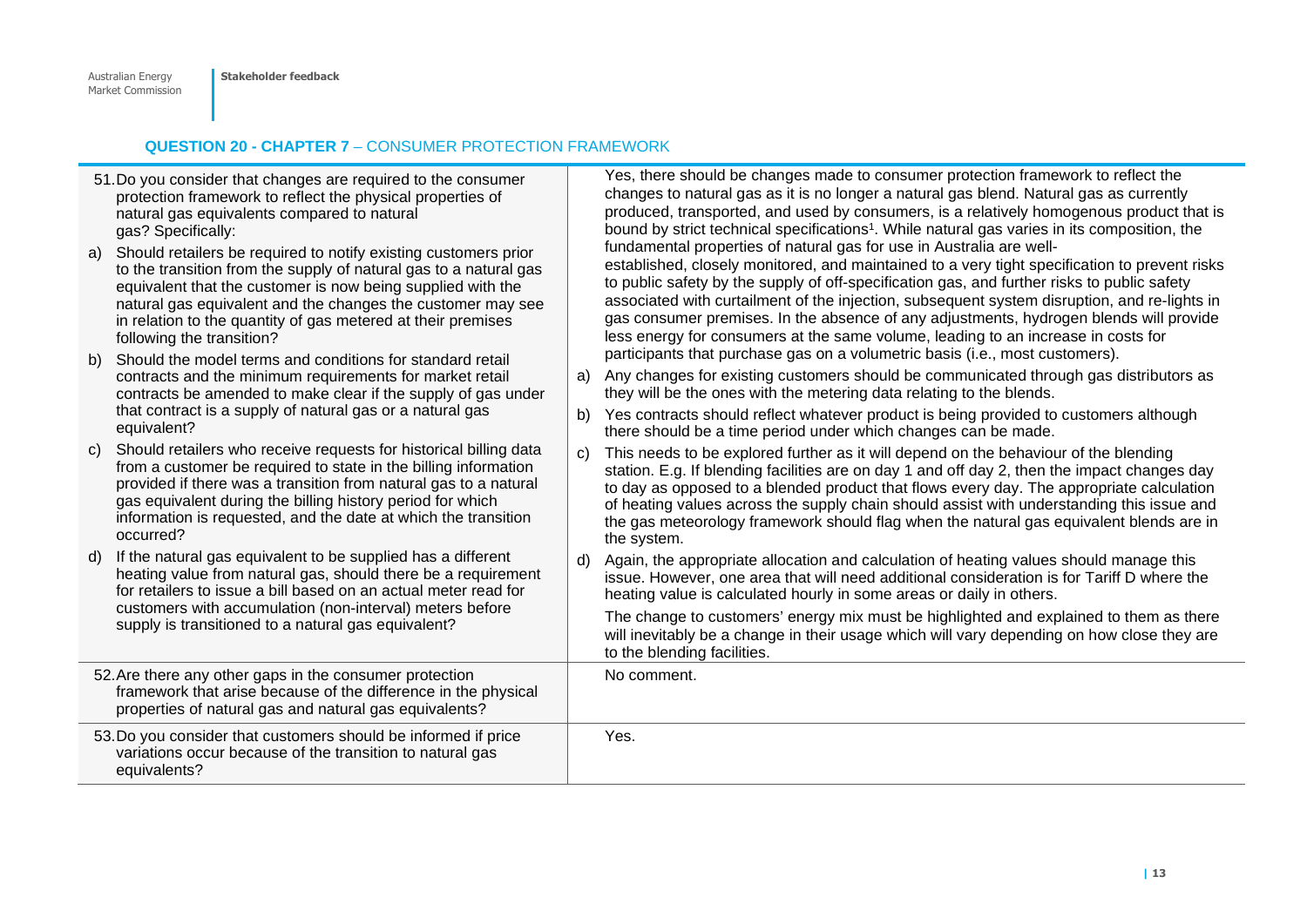| <b>Australian Energy</b><br>Market Commission | Stakeholder feedback                                                                                                                                                                                                                                                                                                                                                                                                                                          |                                                                                                                                                    |
|-----------------------------------------------|---------------------------------------------------------------------------------------------------------------------------------------------------------------------------------------------------------------------------------------------------------------------------------------------------------------------------------------------------------------------------------------------------------------------------------------------------------------|----------------------------------------------------------------------------------------------------------------------------------------------------|
| equivalents?                                  | 54. How should the risks of 'off spec' natural gas equivalents be<br>allocated under the NERL and NERR? Is the existing<br>allocation of risk for the quality of natural gas appropriate if<br>distributors have responsibility for creating the natural gas<br>equivalent (for example, through the operation of blending<br>facilities)? What is the appropriate mechanism for managing<br>loss suffered by customers as a result of 'off spec' natural gas | This needs to be explored further as retailers will have little to no control over what is<br>actually delivered to their customers and end users. |

# **QUESTION 21 - CHAPTER 8** – REGULATORY SANDBOX ARRANGEMENTS

| 55. Is it practicable for a retail customer to opt out of a<br>change of product trial? If not:                                                                                                                               | No because blends will be comingled, and the network can't separate customers except in large<br>a)<br>groups. |
|-------------------------------------------------------------------------------------------------------------------------------------------------------------------------------------------------------------------------------|----------------------------------------------------------------------------------------------------------------|
| should the definition of explicit informed consent be<br>a)<br>required to provide information that the customer is<br>unable to opt out of the trial for the period of the trial?                                            |                                                                                                                |
| should the AER have power to extend a change of<br>b)<br>fuel trial if retail customers cannot practicably opt out<br>of the trial?                                                                                           |                                                                                                                |
| 56. Are any changes to the consultation requirements<br>regarding proposed trial waivers for change of<br>product trials needed? For example, on the<br>AER public consultation requirements for change of<br>product trials. | Potentially but this needs to be explored further.                                                             |
| 57. Should amendments be made to specify certain pre-<br>conditions to the granting of a trial waiver for a<br>change of product trial involving the sale and supply<br>of an 'other gas product'? If so:                     | More consideration is needed on this issue.                                                                    |
| should the applicant be required to provide this<br>a)<br>approval as part of its application for a trial waiver?                                                                                                             |                                                                                                                |
| should the rule change proponent for a trial rule be<br>b)<br>required to provide this approval as part of its request<br>for the rule?                                                                                       |                                                                                                                |